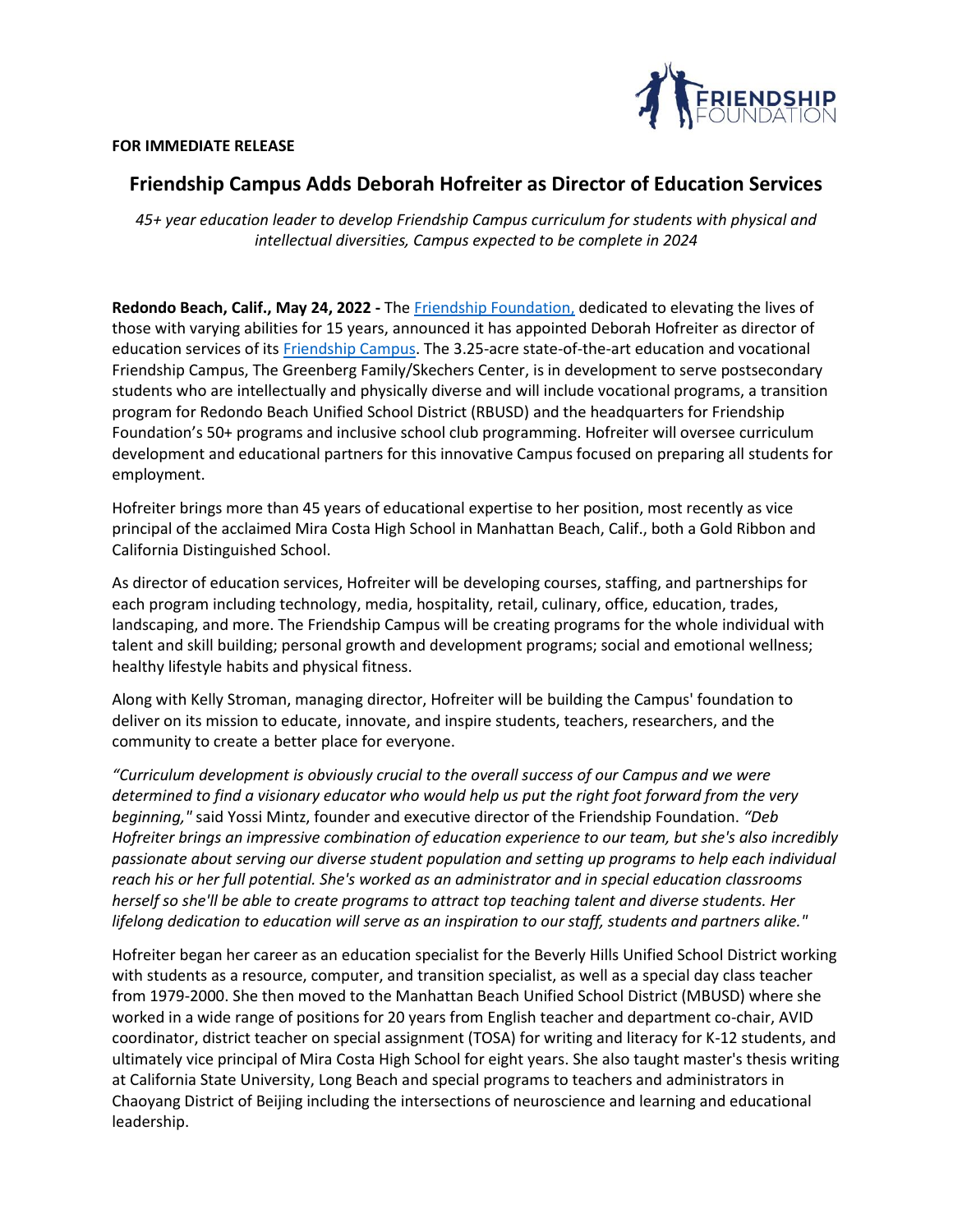

Her own education resume is prolific. She's completed doctoral and master's programs in Educational Leadership at Cal State University, Long Beach; numerous writing, literacy and language training programs and special education training in auditory discrimination. Hofreiter embodies a "lifelong learner," continuing her studies with new degrees, programs, trainings, or conferences for almost 40 years.



*"I've been involved with the Friendship Foundation on MBUSD campuses since its inception 15 years ago and I've been able to see the positive impact its programs have had on both neurodiverse and neurotypical students,"*  Hofreiter said. *"Leading the educational programs for this innovative Friendship Campus is the perfect culmination of the last four decades of personal and professional pursuits. We have a talented team and I look forward to creating a world-class Campus to fill the educational void many neurodiverse students experience."*

**3.25-acre Friendship Campus for Postsecondary Training and More**

The innovative Campus will include a 64,000 square foot facility to develop an engaging and inviting environment for the entire community. Friendship Foundation will focus on serving the whole individual with talent and skill building; personal growth and development programs; social and emotional wellness; healthy lifestyle habits and physical fitness; job training and exploration programs. Technology, financial literacy, media, hospitality, retail, culinary, office, education,



*Rendering of Friendship Foundation's new Campus. PC: Gensler*

trades, and landscaping are some of the initial vocational programs planned. A state-of-the-art studio will include training on digital media such as graphic design, coding, game design; visual arts such as painting, photography, filmmaking; craftwork such as woodwork and jewelry making; and music such as

songwriting, audio production and music mixing. The Culinary Institute will feature a Friendship Café and Teaching Kitchen to give students hands-on learning experience for training in hospitality and culinary industry careers.

The new Friendship Campus is expected to be completed fall 2024. The project is being funded privately with generous donations from Founding Donor The Greenberg Family/Skechers; Legacy Donors The Ramesh & Kalpana Bhatia Family Foundation; Harris and Linda Toibb; Mike & Rose Kaplan; and Charlie & Jo Ann Kaplan. Sponsorship and naming rights opportunities are still available. To get involved or for more information, please visit [Friendship Campus \(friendshipfoundation.com\)](https://www.friendshipfoundation.com/campus/) or email [CampusInfo@friendshipfoundation.com.](mailto:CampusInfo@friendshipfoundation.com)



*Rendering of outdoor space at Friendship Foundation's new Campus. PC: Gensler*